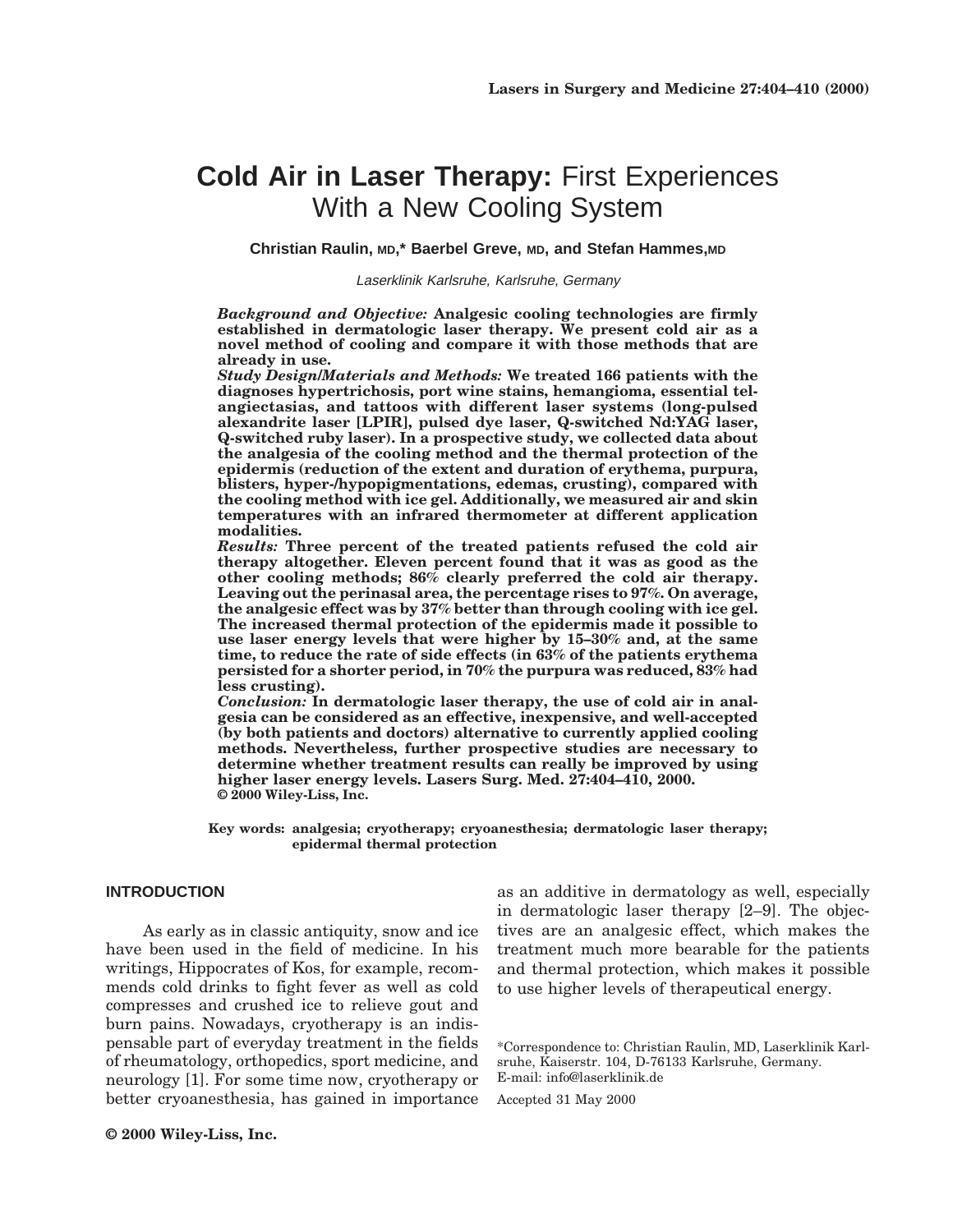**TABLE 1. Laser Types and Indications for the Use of Cold Air Therapy (n = 166 Patients) Cold Air in Laser Therapy 405**

| Laser type                    | Wavelength<br>(nm) | Energy<br>$(J/cm^2)$ | Pulse<br>duration | Indication                | Number of<br>patients |
|-------------------------------|--------------------|----------------------|-------------------|---------------------------|-----------------------|
| Long-pulsed alexandrite laser | 755                | $23 - 34$            | $20 - 40$ ms      | Hypertrichosis            | 124                   |
| Long-pulsed alexandrite laser | 755                | $15 - 24$            | $5 - 20$ ms       | Tattoo                    | 3                     |
| Pulsed dye laser              | 585-600            | $3.5 - 7.0$          | $0.45$ ms         | Essential telangiectasias | 4                     |
| Pulsed dye laser              | 585-600            | $3.5 - 8.5$          | $0.45$ ms         | Port wine stains          | 10                    |
| Pulsed dye laser              | 585                | $3.5 - 7.0$          | $0.45$ ms         | Hemangioma                |                       |
| Q-switched Nd:YAG laser       | 532/1064           | $2.0 - 7.0$          | 5 <sub>ns</sub>   | Tattoo                    | 12                    |
| Q-switched ruby laser         | 694                | $6 - 40$             | 10 <sub>ns</sub>  | Tattoo                    | 6                     |

In contrast to its classic use, cryoanesthesia is ideally meant to cool only the epidermis to anesthetize and thermally protect it, as well as to avoid an influence on the target structures of the laser beam. Furthermore, cryoanesthesia is to influence the laser beam as little as possible in intensity and direction. There are a wide variety of methods to apply cryoanesthesia. We differentiate between contact cooling and contact-less cooling. In contact coolings, the cooling medium mostly liquid or gaseous—is put directly onto the skin. Examples: moistening of the skin (evaporative cold), application of ice packs (direct cooling), application of ice (gel) (direct cooling and evaporative cold), the use of cold conductors, e.g. the "Chilled Tip"™ handpiece for the long-pulsed Nd:YAG-laser [6,10], the metal "cooling finger" for the ruby laser [11], the sapphire lens for the diode laser.

For contact-less cooling, it is usual to transfer the cold to the skin by means of an appropriate gaseous medium. Contact-less cooling methods are, for example, cooling with cold air and cooling with other cold gases, especially with liquid nitrogen.

The use of cold sprays, in particular halogenized hydrocarbon (such as chlorethyl), has an interim position because there is a contact phase and a contact-less phase. In dermatologic laser therapy, mainly contact cooling has been used so far  $[2,3,6,10,11]$ . In this study, the use of cold air as a cooling medium in dermatologic laser therapy is investigated in a group of 166 patients.

# **MATERIALS AND METHODS**

#### **Patients**

From April to September of 1999, we treated 166 patients (131 women, 35 men) with the skin types I and II and the diagnoses hypertrichosis, port wine stains, hemangioma, essential telangiectasias, and tattoos with different laser systems (long-pulsed alexandrite laser (LPIR), pulsed dye laser, Q-switched Nd:YAG laser, Q-switched ruby laser). In a prospective study, we collected data regarding the analgesia of the cooling method and the thermal protection of the epidermis compared with the cooling with ice gel. Furthermore, we measured air and skin temperatures with an infrared thermometer at various application modalities. Patients who had local frostbites or suffered from arterial circulation disturbance or cryoglobulinemia have not been included in this study.

# **Lasers**

Most of the patients (124) underwent an epilation therapy with the long-pulsed alexandrite laser (755 nm, impulse length 20–40 msec, Cynosure $@$  Apogee). The areas treated were face (78 female patients), ear (1 patient), nostrils (1 patient), bikini zone (18 female patients), armpits (13 patients), breast (11 female patients), back (4 patients).

Next, we treated 21 patients with the pulsed dye laser (585 nm, impulse length 0.45 msec, Cynosure<sup>®</sup> V); they suffered from essential telangiectasias, port wine stains, and hemangioma in the following areas: face (13 female patients), armpits (4 patients), legs (3 patients), breast (1 patient).

Lastly, there were treatments of various tattoos with the Q-switched Nd:YAG laser (532 nm and 1,064 nm, impulse length 5–10 nsec, Continuum Photometrics), the Q-switched ruby laser (694 nm, impulse length 20 nsec, Lambda Photometrics) and the long-pulsed alexandrite laser (755 nm, impulse length 5–40 msec, Cynosure<sup>®</sup> Apogee). Treatment areas were arms (12 patients), legs (3 patients), back (1 patient), face (1 patient). The distribution of laser types, parameters, and treatment indications are shown in Table 1 and that of treated areas are shown in Table 2.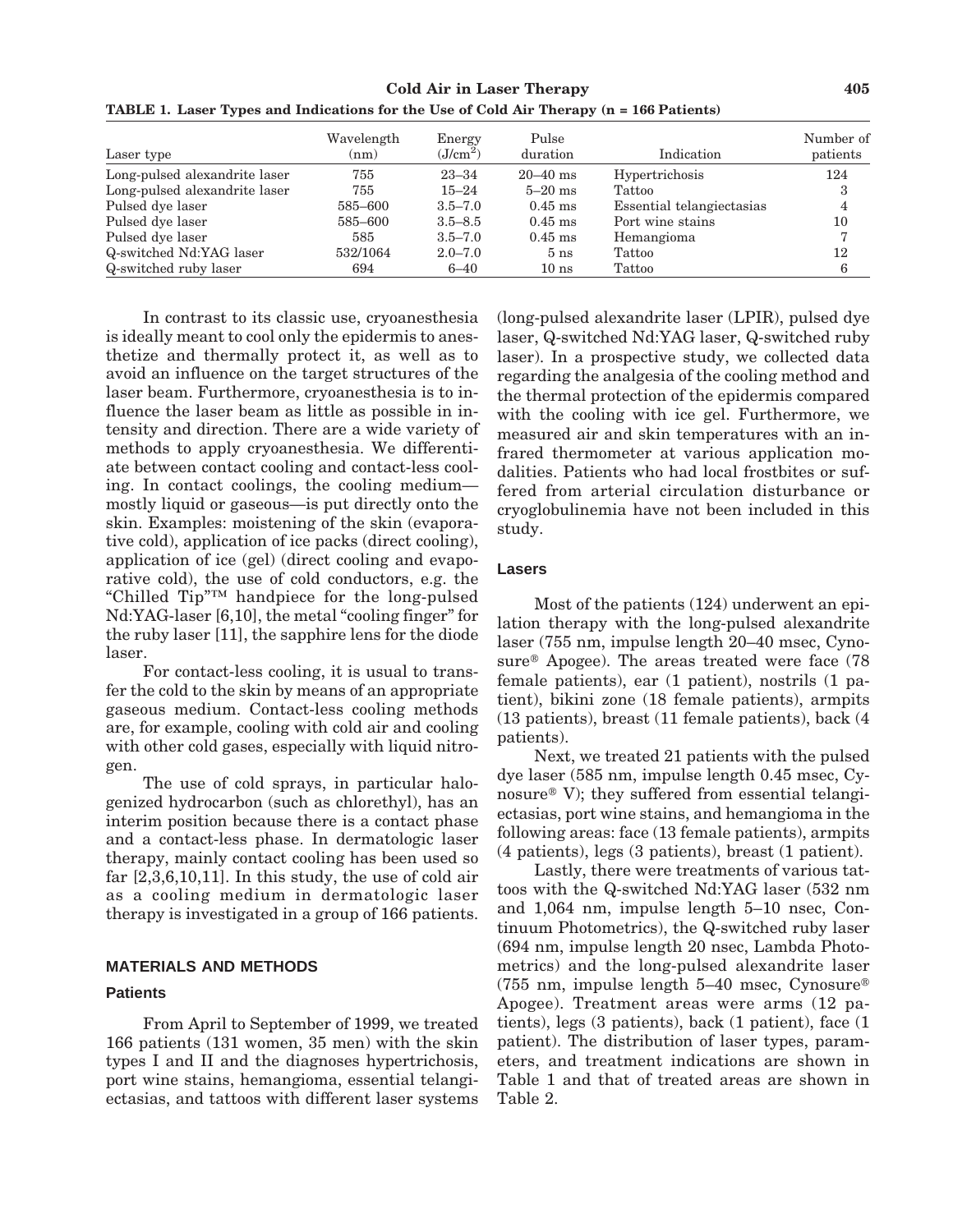**TABLE 2. Distribution of the Treated Areas 406 Raulin et al.**

| Localization  | Number of patients |  |
|---------------|--------------------|--|
| Face          | 90                 |  |
| Ear           |                    |  |
| Nostril       |                    |  |
| Bikini zone   | 18                 |  |
| Arms          | 16                 |  |
| Armpits       | 13                 |  |
| <b>Breast</b> | 13                 |  |
| Legs          | 6                  |  |
| Back          | 5                  |  |

### **Cooling System**

For cooling, we used the cold air machine "Cryo 5" (Zimmer Elektromedizin, Germany). This machine uses a compressor system as in a refrigerator to generate out of room air a permanent stream of cold air with a flow of 500 to 1,000 L/min and a temperature as low as −30°C, depending on the desired cooling level (range 1 to 6). Up to now, this machine had been mainly used in cold therapies of orthopedic diseases [1].

For testing purposes, the machine—in an unmodified state—was used in different dermatologic laser treatments. We found that the integrated air transport tube was unwieldy and too thick and that the diameter of the application nozzle was too big to be directed precisely to the area that should be cooled. Furthermore, the air stream spread out in all directions, which led to eye and respiratory problems during facial treatments.

For these reasons, the air transport system was optimized (LaserMedical, Germany). The modified system consists of a thinner tube with a special cooling adapter (Fig. 1). The stream of cold air hits the skin exactly at the place of the laser beam application. There is no modification necessary to use  $Cynasure^{\circledast}$  handpieces together with this cooling adapter. The adapter can also be easily fitted onto other laser types. Treatments with Cynosure<sup>®</sup> lasers have been done by using the cooling adapter. For other laser systems, the air transport tube has been separated from the adapter and the doctor or an assistant directed the tube to the area to be treated. Most of the time, the cooling machine was operated on the levels 4, 5, and 6. We always used the highest possible level the patient could tolerate.

# **Parameters**

All patients had undergone one or several treatment sessions without the cold air therapy. In these sessions, contact cooling with ice gel had



Fig. 1. Cooling adapter. The arrow indicates the direction of the air stream.

been used (Coupling Gel;  $\text{ESC}^{\circledast}$ ). The frozen gel in the shape of an ice pop was applied to the corresponding skin areas directly before laser treatment and removed after a contact time of 3 seconds. Then the area was treated for 5 seconds and after this, the cooling was repeated.

In the treatment sessions evaluated in this study, cold air cooling was compared with the ice gel cooling of previous sessions by using the following parameters: We assessed the *analgesic effect* of cold air cooling by comparing it with that of ice gel cooling. For this purpose, we used scales ranging from −3 (meaning: analgesia with cold air is  $>75\%$  less than with ice gel) to  $+3$  (meaning: analgesia with cold air is >75% better than with ice gel) with a granularity of 25%, on which the patients evaluated the analgesic effect of cold air cooling.

The *thermal protection* of the epidermis (reduction of intensity and duration of erythema, purpura, edema, blisters, hyper-/hypopigmentations, crusting) was assessed during and directly after treatment, as well as after 4 to 6 weeks. This assessment was done by both the treating doctors and the patients themselves. Here again, cold air therapy was compared with ice gel cooling by using the above-mentioned scales for each of the side effects (for example the development of erythema with cold air cooling was assessed by using a scale between −3 [meaning: erythema with cold air is >75% more than with ice gel] to +3 [meaning: erythema with cold air is >75% less than with ice gel]). Additionally, peculiarities during treatment were recorded. The effects of cooling on the *clearance* of the skin lesions was assessed qualitatively after 4 to 6 weeks by doctors and patients (worse, no change, better).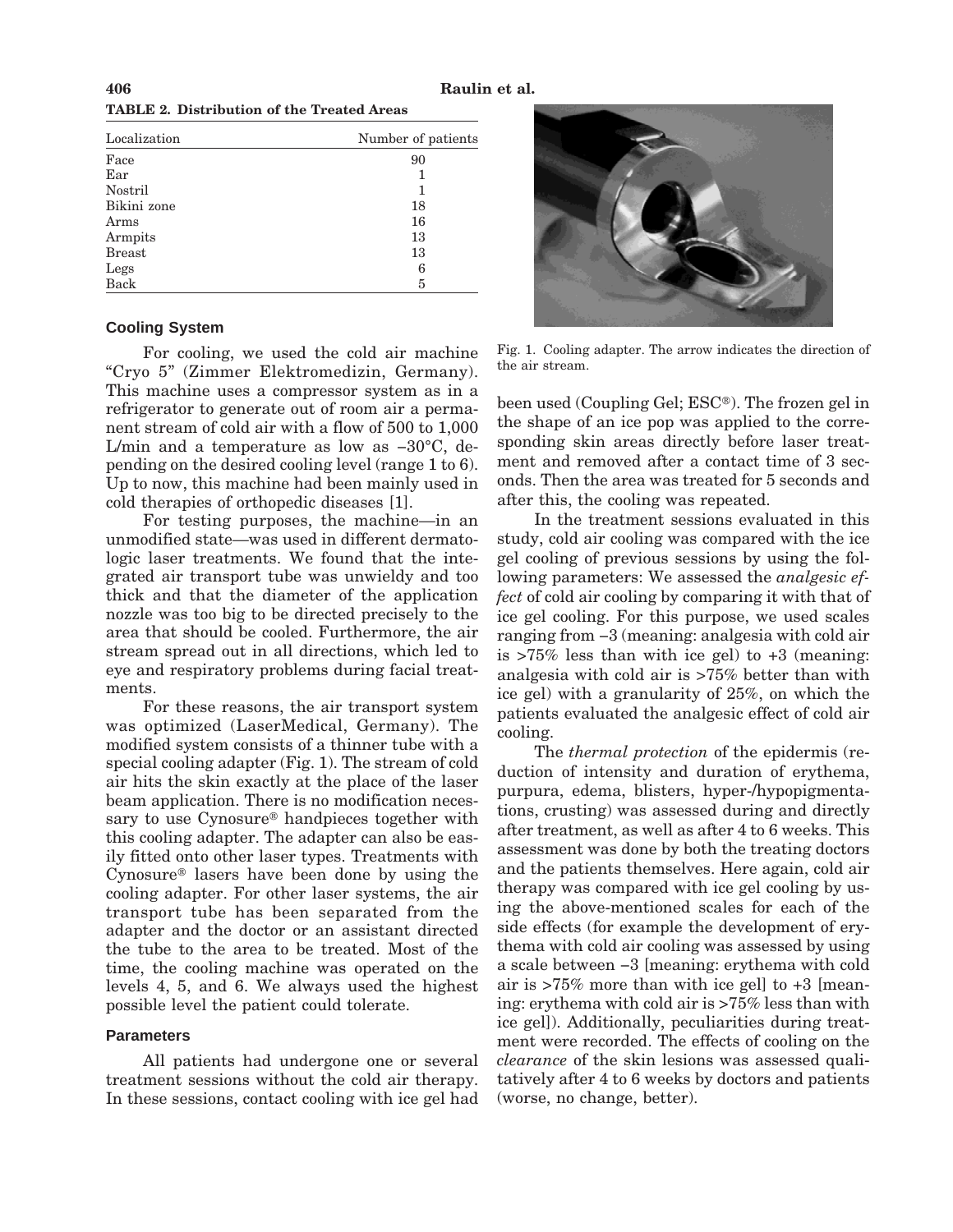# **RESULTS**

Three percent of the treated patients refused the cold air therapy altogether. The reasons given were eye and respiratory problems with facial treatment, shoulder pain caused by the cold air, and the high level of noise. Eleven percent of the treated patients found that it was as good as the other cooling methods; 86% clearly preferred the cold air therapy. Leaving out the area around the nose, the percentage rises to 97%. All female patients whose armpits or bikini zone were epilized said that the cold air therapy had a better analgesic effect. On the average, this effect was better by 37% than when cooling with ice gel.

On the evaluation sheets which the patients filled in, the most frequently quoted advantages of the cold air therapy are: treatment is more bearable, constant cooling, cooling "on the spot", less pain, faster treatment, fewer side effects (less intense erythema, fewer edemas and crusting), more hygienic (no application of substances).

Because of the good analgesic effect of the cold air cooling, it was possible to increase laser energy levels by an average of 15–30% (we could not increase the energy level with only 12% of the patients). Nevertheless, the rate of side effects was lower (in no case was it higher): In 63% of the cases, erythema did persist for a shorter time than before; in no case did they persist longer. Additionally, they were less intensive in 74% of the cases. This was especially obvious in the treatments with the pulsed dye laser. No or very little purpura developed in 70% of the cases. There was only a slight effect on reducing the development of edemas. Only 7% had fewer edemas. Particularly significant was the reduction of crusting. Despite higher laser energy levels, 83% of the patients had weaker or no crusting compared with the previous treatments. When assessing the clearance, we could not see any significant changes. These results are shown in Table 3.

**Gel Cooling (Patient Results)**

| Parameter                         | Cold air cooling $(\%)$ |
|-----------------------------------|-------------------------|
| Preferred therapy                 | 97                      |
| Preferred therapy outside face    | 100                     |
| Possible increase of laser energy | $15 - 30$               |
| Erythema persisting shorter in    | 63                      |
| Erythema less intensive in        | 74                      |
| Analgesic effect better by        | 37                      |
| Less purpura in                   | 70                      |
| Less edema in                     | 7                       |
| Less crusting in                  | 83                      |
| Clearance                         | No difference observed  |

In addition to the evaluation sheets, we measured the temperatures of both the air stream and the skin. The skin temperature was measured with an infrared thermometer. The measurement results are listed in Tables 4, 5, and 6.

As for the doctors who performed treatment, it was observed that the therapy is more practical, safer, and more pleasant with cold air. The work can be done quicker; there is no need for breaks to apply the cooling medium. The area to be treated is always visible. There are no breaks necessary for the cooling down of handpieces during very long treatment sessions. It is not necessary to prepare and dispose of the cooling medium. After treatment, the patient does not have to clean remaining cooling substances off him- or herself, the amount of waste is reduced. Scattered cooling substance does not dirty the laser handpiece and protection gear; this could lead to a contamination of the lens, particularly with ice gel cooling.

# **DISCUSSION**

# **Contact Cooling**

There is no doubt about the analgesic and thermally protective effect of cooling in dermatologic laser therapy [2,4,5,10]. Up to now, mostly contact cooling methods have been used. In more recent studies, even mathematical simulation models have been developed to describe how they work [3]. Aside from their analgesic effect, contact cooling methods have disadvantages that can, depending on the case, be more or less significant. Chess et al. [4], for example, used a cooling device with icy water. The authors say that there were no refraction losses if the handpiece of the laser was held upright, but that is open to doubt because there are several interfaces to penetrate. Adrian and Tanghetti [10] used a "Chilled Tip"™. With this method, we also expect optical losses (condensation, reflection, dispersion). The same applies to the use of ice cubes, through which the laser beam is applied [12,13]. There is the addi- **TABLE 3. Advantages of Cold Air Cooling Over Ice**

| TABLE 4. Air Stream Temperature With the New |  |  |  |
|----------------------------------------------|--|--|--|
| Cooling Adapter at Various Cooling Levels    |  |  |  |

| Cooling level<br>"Cryo 5" | Temperature air stream from the cooling<br>adapter $({}^{\circ}C)$ |  |  |
|---------------------------|--------------------------------------------------------------------|--|--|
|                           | -9                                                                 |  |  |
| $\overline{2}$            | $-10$                                                              |  |  |
| 3                         | $-11$                                                              |  |  |
| $\overline{4}$            | $-12$                                                              |  |  |
| $\overline{5}$            | $-13$                                                              |  |  |
| 6                         | $-15$                                                              |  |  |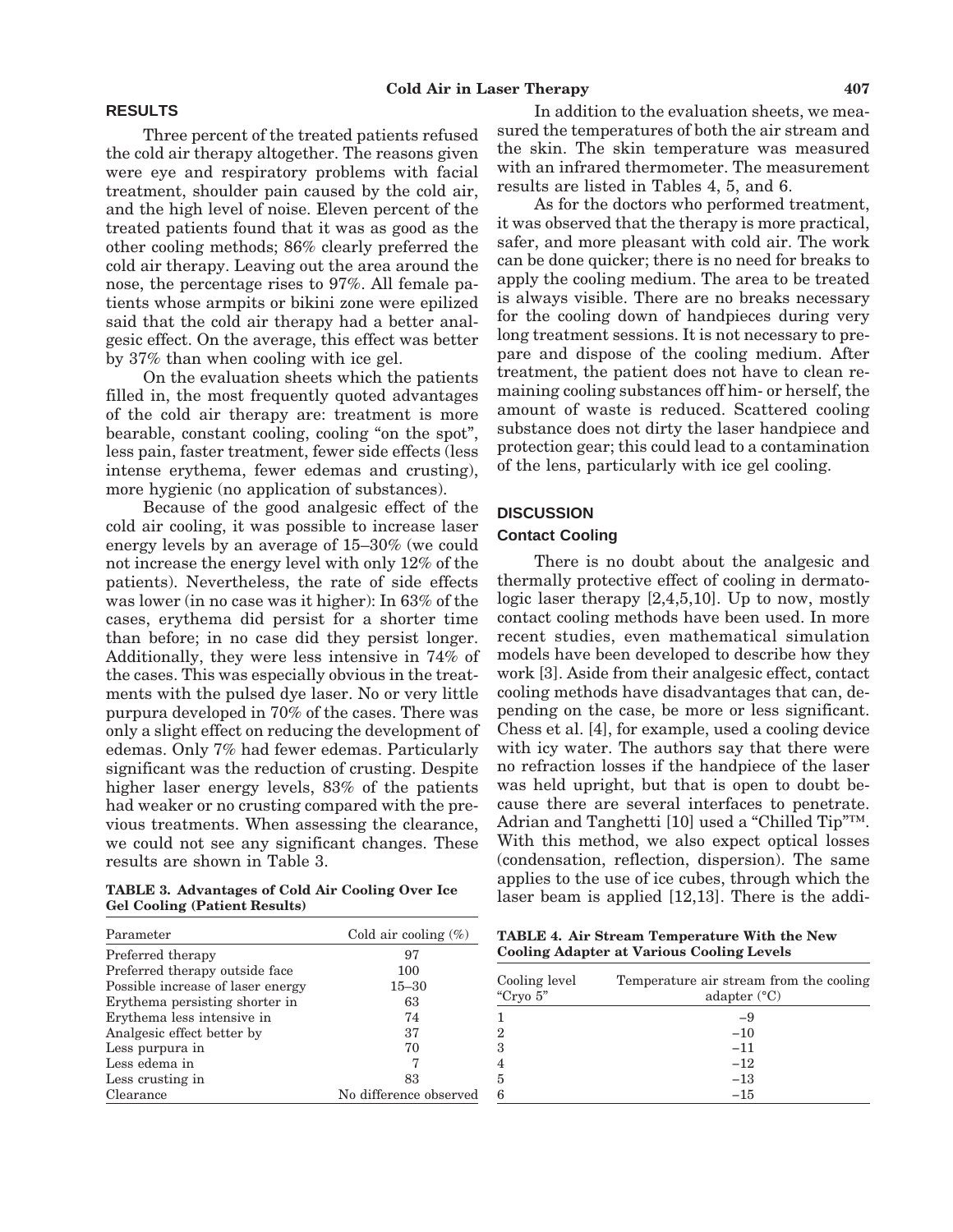**TABLE 5. Skin Temperature After 8 Seconds (Initially 32°C)**

|                            | <b>TABLE 6. Skin Temperature After 1 Second</b> |
|----------------------------|-------------------------------------------------|
| (Initially $32^{\circ}$ C) |                                                 |

| Cooling level<br>"Cryo 5" | Skin temperature after 8 seconds<br>(°C) |
|---------------------------|------------------------------------------|
|                           | 20                                       |
|                           | 18                                       |
|                           | 15                                       |

| Cooling level<br>"Cryo 5" | Skin temperature after 1 second<br>′°െ |  |
|---------------------------|----------------------------------------|--|
| $\mathcal{D}$             | 31                                     |  |
| $\overline{4}$            | 29                                     |  |
| 6                         | 28                                     |  |

tional danger of losses in intensity due to air bubbles in the ice cube. Even if the absorption rate in water is low due to the wavelength (as described in Werner et al. [13]), the other optical losses still persist. In all of these cases, the skin area to be treated is not directly visible. It becomes even harder to assess the skin because the added cooling devices produce mechanical compression of the skin. This study is not to judge how far these theoretical disadvantages lead to a worse effectiveness of the laser treatment, but the disadvantages can, in many cases, be avoided by using contact-less cooling methods.

### **Contact-Less Cooling**

The general advantage of contact-less cooling methods in dermatologic laser therapy is that no medium disturbs the way of the laser beam. There is, in particular, no interface, which is mostly connected with losses because of dispersion, transmission, and reflection. As there is no substance to be applied to the skin, it is also possible to work quicker, which means that the treatment becomes more pleasant for both the doctor and the patient.

A special advantage of contact-less cooling methods is that they are not dependent on the topography of the area to be treated. Parts of the body with an uneven surface, mucus membranes or openings such as the oral cavity, ears, and nostrils are hardly or not at all accessible for methods of contact cooling. In some cases, cooling can be achieved with complicated procedures (application of cold Ringer-solution after intubation) [13], but contact-less cooling methods are, in most cases, the easier way.

There is no compression of the skin area to be treated. This can be particularly important in cases of superficial vascular lesions. On the other hand, it may sometimes be desirable to compress the structures to be treated, e.g., in the case of voluminous hemangioma [13,14]. In such cases, the use of a contact cooling method can be advantageous.

The use of halogenated hydrocarbon in the

form of cryogen sprays ([7,8]: dichloro-difluoromethane, [9]: 1,1,1,2-tetrafluoro-ethane) has been repeatedly described in published material [7–9]. Their use has an interim position, because the medium is liquid when applied to the skin and becomes gaseous with a certain delay. Mathematical simulation models about the bioheat transfer during treatment of port wine stains are available [15]. An in vitro comparison of cryogen spray cooling and contact cooling shows that they produce the same cooling profile in the skin [16], but it is unclear whether this is true for the in vivo case. Cryogen sprays improved the patients' tolerance of the therapy and reduced the pain, but they are even more expensive than treatments with nitrogen. Moreover, the production and use of halogenized hydrocarbon must be regarded critically from the ecological point of view.

Cooling with liquid nitrogen has been known for some time. The advantage of achieving low temperatures can easily turn into the opposite because there is—without cautions—the danger of skin damage from frostbite. From the business point of view, the use of liquid nitrogen must also be regarded critically because of the high operating costs (nitrogen, transport and storing costs).

### **Cold Air Cooling**

The use of cold air is a new form of therapy in the field of contact-less cooling methods. This concerns cold air at a temperature of between −20 and −30°C that is applied, in adjustable quantities, to the parts of the body that are to be treated. With this method, the danger of frostbite is clearly lower than with the use of nitrogen, because the minimum temperatures are significantly higher. In addition, the cold air therapy incurs much lower operating costs; aside from the needed electricity, there are no further running costs or disposal problems. The use of the air transport system that we optimized for our purposes has the following advantages compared with the original air transport system: Tube and handpiece are connected, so that only one hand is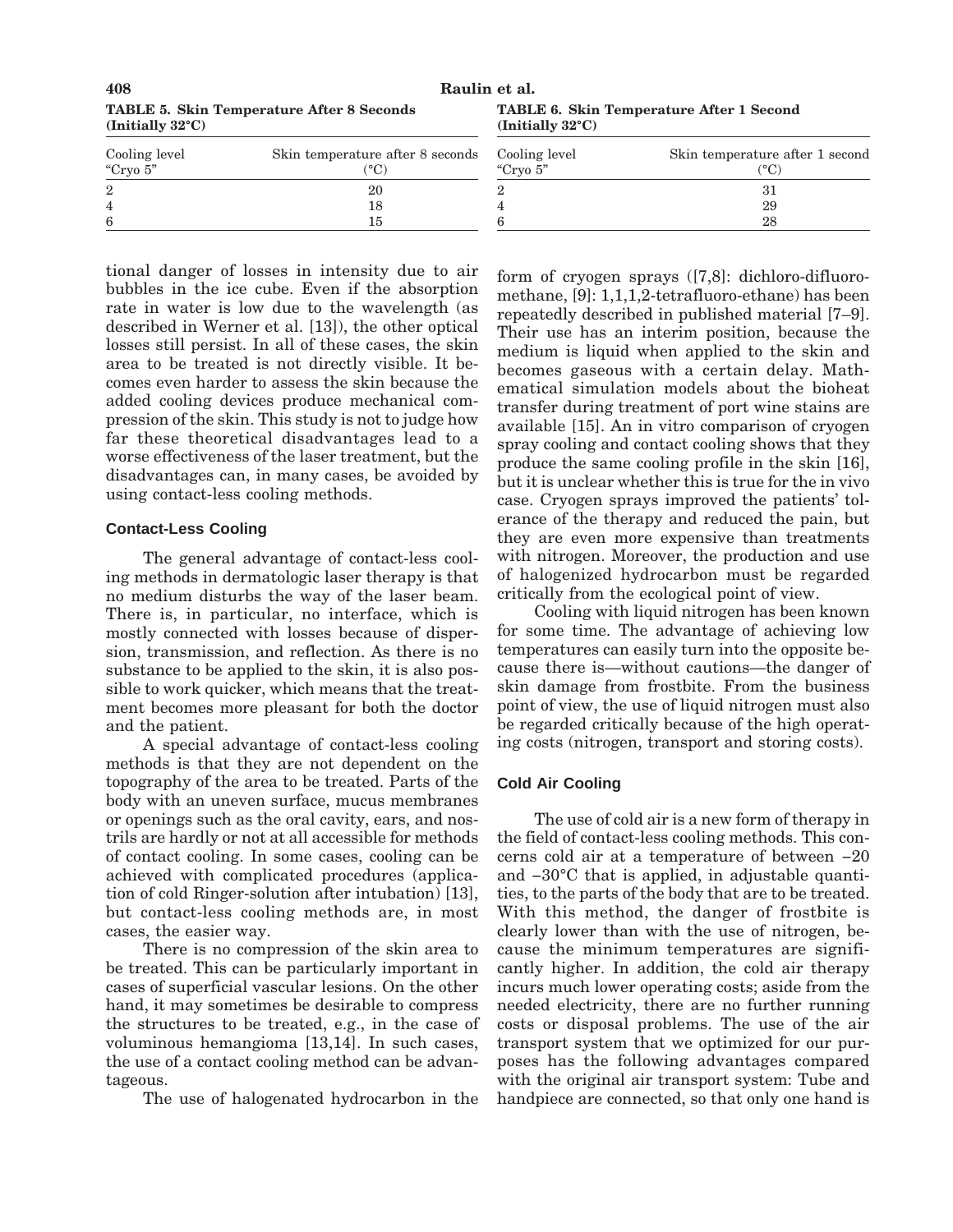needed to conduct treatment. The air stream hits the skin exactly at the place of the laser application. The handpieces remain cool, which is especially important during long treatment sessions. The air stream is more gentle and can be directed with precision, a fact that patients find quite pleasant. Due to its construction there is one direction in which the air cannot flow. This is an advantage, particularly for facial treatments, because nostrils and eyes, thus, can be protected from the air stream. The application temperature is higher (approximately −12°C), which was also reported to be more tolerable.

Concerning the question of the lowest attainable temperatures with a working time of 1 second (typical repetition rate for treatments with the long-pulsed alexandrite laser, for example), it is important to know that they refer to an initial skin temperature of 32°C. Treatment is done consecutively in neighboring areas, so that the cooling effect can be intensified by a pretherapeutic reduction of the skin temperature. Knollmann et al. [17] noticed that the reduction of the skin temperature by applying cold air (45% of the initial temperature) is quite similar to that when using ice gel (49%) or liquid nitrogen (41%). In the laser duplex signal, circulation in the skin decreases by approximately 40% in all of the observed procedures. This shows that the cold air therapy is quite similar to the other cooling methods, at least in what concerns the quoted objective parameters. Furthermore, Kröling et al. [8] have proved in electromyographic examinations of the radiohumeral epicondyle that cold air is considerably quicker and more intensive in increasing the pain threshold than liquid nitrogen and ice gel.

The measurements of skin temperatures presented in this study are the basis for further research work. At present, we are preparing a study in cooperation with the university of Ulm, the purpose of which is to closely examine the physiological-biological effects of cold air therapy in dermatologic laser therapy.

The acceptance of cold air therapy is very high among patients and doctors. Not considering treatments in the areas of nose and eyes, 97% of the patients preferred the cold air cooling method. To avoid the problems with facial treatments, we either used a nose clip or told the patients to hold their nose and used closed protective goggles for the eyes. Thus, we were successful in solving most of the eye and respiratory problems. Therefore, it is of great importance to thoroughly inform the patients about the problems caused by cold air

therapy for facial treatments. We were able to take away initial feelings of fear from almost all of the concerned patients. The high compatibility of cold air therapy was also confirmed in other studies [17], in which contact-less cooling methods with cold air and liquid nitrogen were the patients' clear favorites. The ease of use by the operator and the speeding up of treatment are important factors for a high acceptance among the treating doctors.

Despite higher laser energy levels, the fact that the rate of side effects remained unchanged or was even reduced makes the thermal protection of the epidermis apparent. If these higher energy levels lead to better results or not remains to be seen in further studies.

# **Critical Remarks**

Aside from all these positive aspects, some critical remarks must be mentioned, as well. The use of a separate cooling machine causes prime and maintaining costs. The additional space required must be considered if the practice rooms are small. The problems in using the machine for facial treatments have already been discussed.

A study examining the effects of cold therapy in general and cold air therapy in detail on the result of treatments in dermatologic laser therapy has not yet been done. In the patients we treated, we did not observe any weakening of the effect of laser treatment. However, we noticed, for example, an alteration of the skin color caused by the cooling. This could possibly have an influence on treatment results in the treatment of port wine stains or hemangioma with the pulsed dye laser.

### **CONCLUSION**

On the whole, we consider the analgesic use of cold air in dermatologic laser therapy to be a practicable, inexpensive, well-accepted—by both patients and doctors—and innovative alternative to previous cooling methods. However, it is necessary to carry out further prospective studies to find out whether better treatment results are achievable by using higher laser energy levels.

### **REFERENCES**

- 1. Ott KD. Kaltlufttherapie. Physiotherapie 1991;82:231– 232.
- 2. Adrian RM. Cutaneous cooling facilitated high fluence pulsed dye laser therapy of port wine stains. Lasers Surg Med 1995;6:76.
- 3. Altshuler GB, Zenzie HH, Erofeev AV, Smirnov MZ,